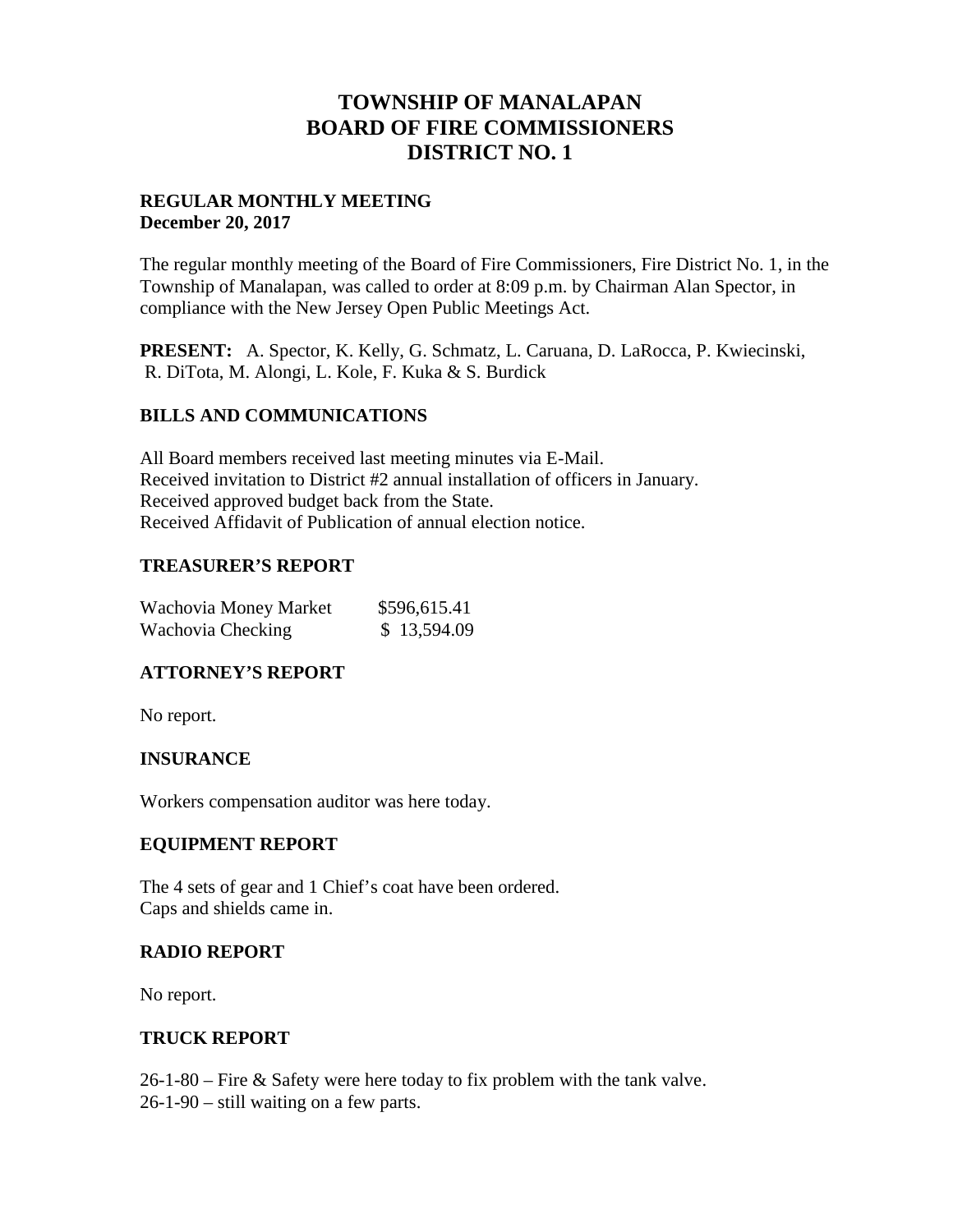### **CHIEF'S REPORT**

The Chief thanked the Board for their support these past 2 years. Have had 33 calls so for this month.

### **ASSOCIATION REPORT**

No report.

#### **TRUSTEES' REPORT**

No report.

#### **OLD BUSINESS**

See attached.

#### **NEW BUSINESS**

Commissioner LaRocca made a motion to pay all vouchers; this was seconded by Commissioner Schmatz. All voted aye.

Commissioner LaRocca made a motion not to exceed \$3,000 to purchase Man v. fire bag, 4 sets of hose straps, hydrant valve, and 6 EMS bags; this was seconded by Commissioner Kelly. All voted aye.

Commissioner Kelly made a motion to adopt the budget resolution as read; this was seconded by Commissioner Spector. All voted aye.

Boiler inspection will take place on Tuesday by insurance company.

No further word regarding the house next door.

Basil's phone was damaged during a call. He went to Verizon and it was replaced.

Meeting opened to the public at 8:49 P.M.

A motion was made by Commissioner Spector to adjourn; it was seconded by Commissioner Kelly and all voted aye.

Meeting adjourned at 8:51 P.M.

Respectfully submitted, Kenneth Kelly, Clerk